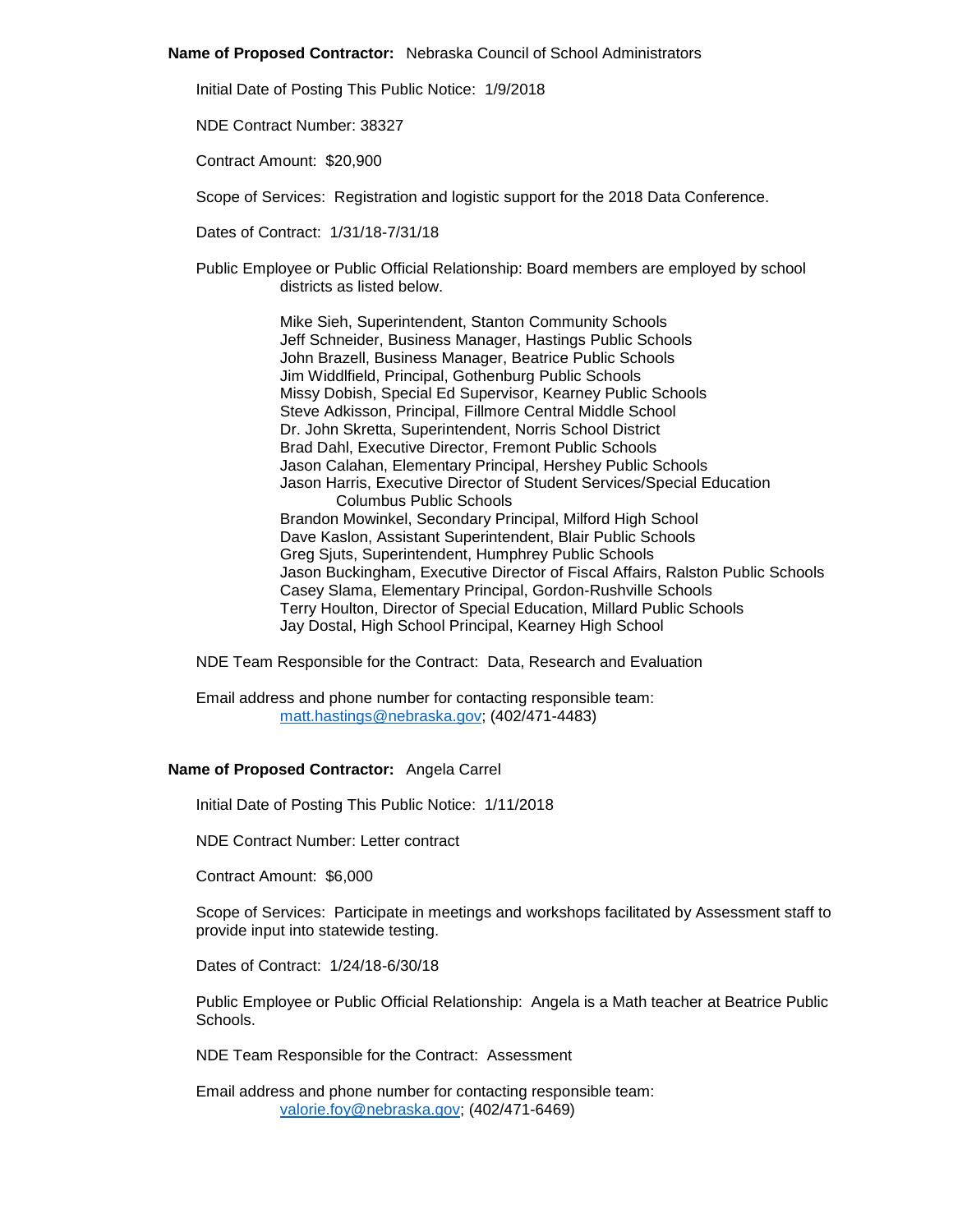# **Name of Proposed Contractor:** Theresa Huttmann

Initial Date of Posting This Public Notice: 1/11/2018

NDE Contract Number: Letter contract

Contract Amount: \$6,000

Scope of Services: Participate in meetings and workshops facilitated by Assessment staff to provide input into statewide testing.

Dates of Contract: 1/24/18-6/30/18

Public Employee or Public Official Relationship: Theresa is a teacher at Gretna Public Schools.

NDE Team Responsible for the Contract: Assessment

Email address and phone number for contacting responsible team: [valorie.foy@nebraska.gov;](mailto:valorie.foy@nebraska.gov) (402/471-6469)

#### **Name of Proposed Contractor:** Jill Krienke

Initial Date of Posting This Public Notice: 1/11/2018

NDE Contract Number: Letter contract

Contract Amount: \$6,000

Scope of Services: Participate in meetings and workshops facilitated by Assessment staff to provide input into statewide testing.

Dates of Contract: 1/24/18-6/30/18

Public Employee or Public Official Relationship: Jill is a Math teacher at Lakeview High **School**.

NDE Team Responsible for the Contract: Assessment

Email address and phone number for contacting responsible team: [valorie.foy@nebraska.gov;](mailto:valorie.foy@nebraska.gov) (402/471-6469)

# **Name of Proposed Contractor:** Laura McQuinn

Initial Date of Posting This Public Notice: 1/11/2018

NDE Contract Number: Letter contract

Contract Amount: \$6,000

Scope of Services: Participate in meetings and workshops facilitated by Assessment staff to provide input into statewide testing.

Dates of Contract: 1/28/18-6/30/18

Public Employee or Public Official Relationship: Laura is an English teacher at Grand Island Public Schools.

NDE Team Responsible for the Contract: Assessment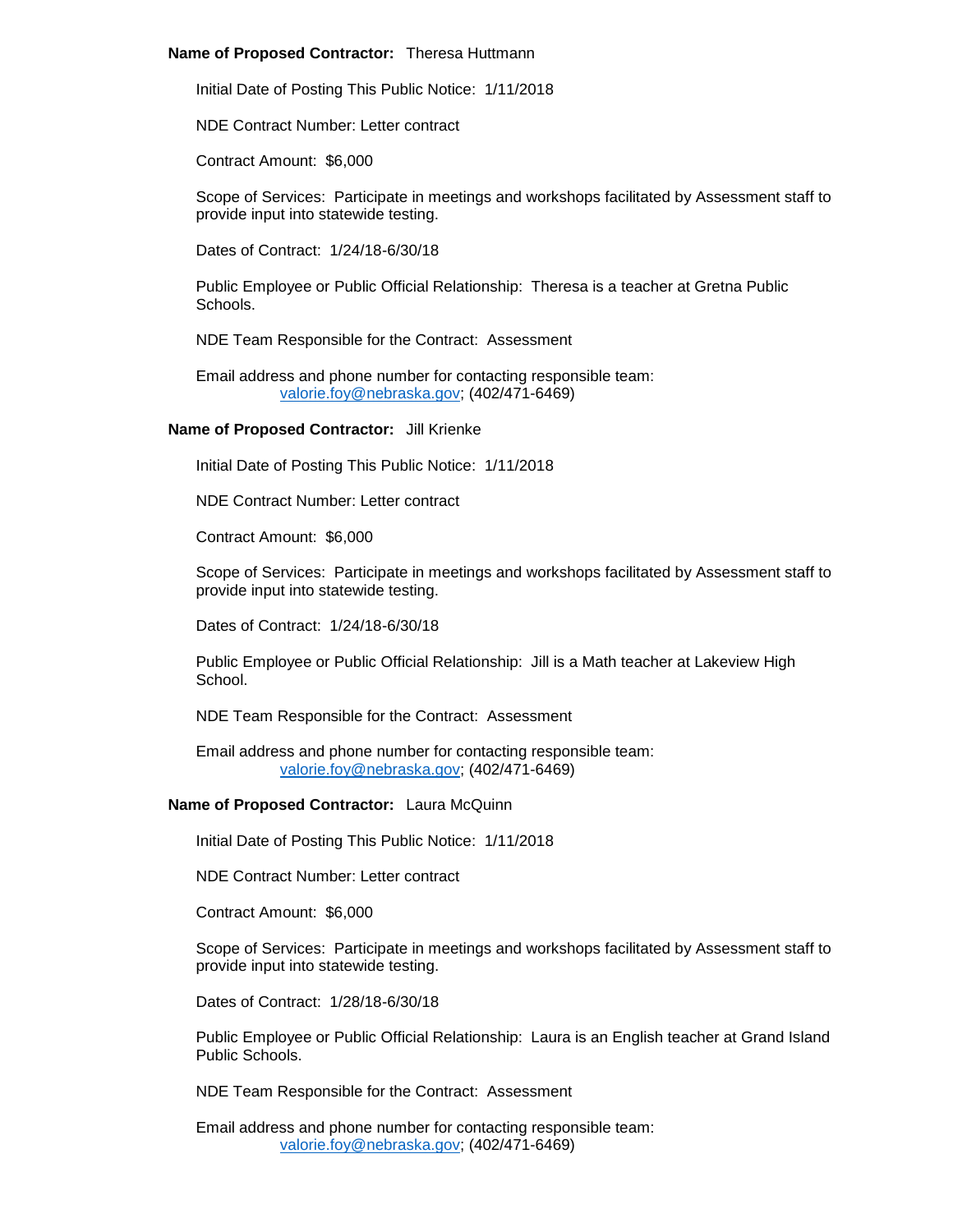# **Name of Proposed Contractor:** Julie Downing

Initial Date of Posting This Public Notice: 1/12/2018

NDE Contract Number: Letter contract

Contract Amount: \$6,000

Scope of Services: Participate in meetings and workshops facilitated by Assessment staff to provide input into statewide testing.

Dates of Contract: 1/17/18-6/30/18

Public Employee or Public Official Relationship: Julie is a Staff Developer at ESU #13 and spouse is employed at Nebraska State Patrol.

NDE Team Responsible for the Contract: Assessment

Email address and phone number for contacting responsible team: [valorie.foy@nebraska.gov;](mailto:valorie.foy@nebraska.gov) (402/471-6469)

# **Name of Proposed Contractor:** Riley Swedberg

Initial Date of Posting This Public Notice: 1/12/2018

NDE Contract Number: Letter contract

Contract Amount: \$6,000

Scope of Services: Participate in meetings and workshops facilitated by Assessment staff to provide input into statewide testing.

Dates of Contract: 1/24/18-6/30/18

Public Employee or Public Official Relationship: Riley is a teacher at Madison Public School.

NDE Team Responsible for the Contract: Assessment

Email address and phone number for contacting responsible team: [valorie.foy@nebraska.gov;](mailto:valorie.foy@nebraska.gov) (402/471-6469)

# **Name of Proposed Contractor:** Lauren Rabourn

Initial Date of Posting This Public Notice: 1/12/2018

NDE Contract Number: Letter contract

Contract Amount: \$6,000

Scope of Services: Participate in meetings and workshops facilitated by Assessment staff to provide input into statewide testing.

Dates of Contract: 1/24/18-6/30/18

Public Employee or Public Official Relationship: Lauren is a teacher at Shelby-Rising City Public Schools.

NDE Team Responsible for the Contract: Assessment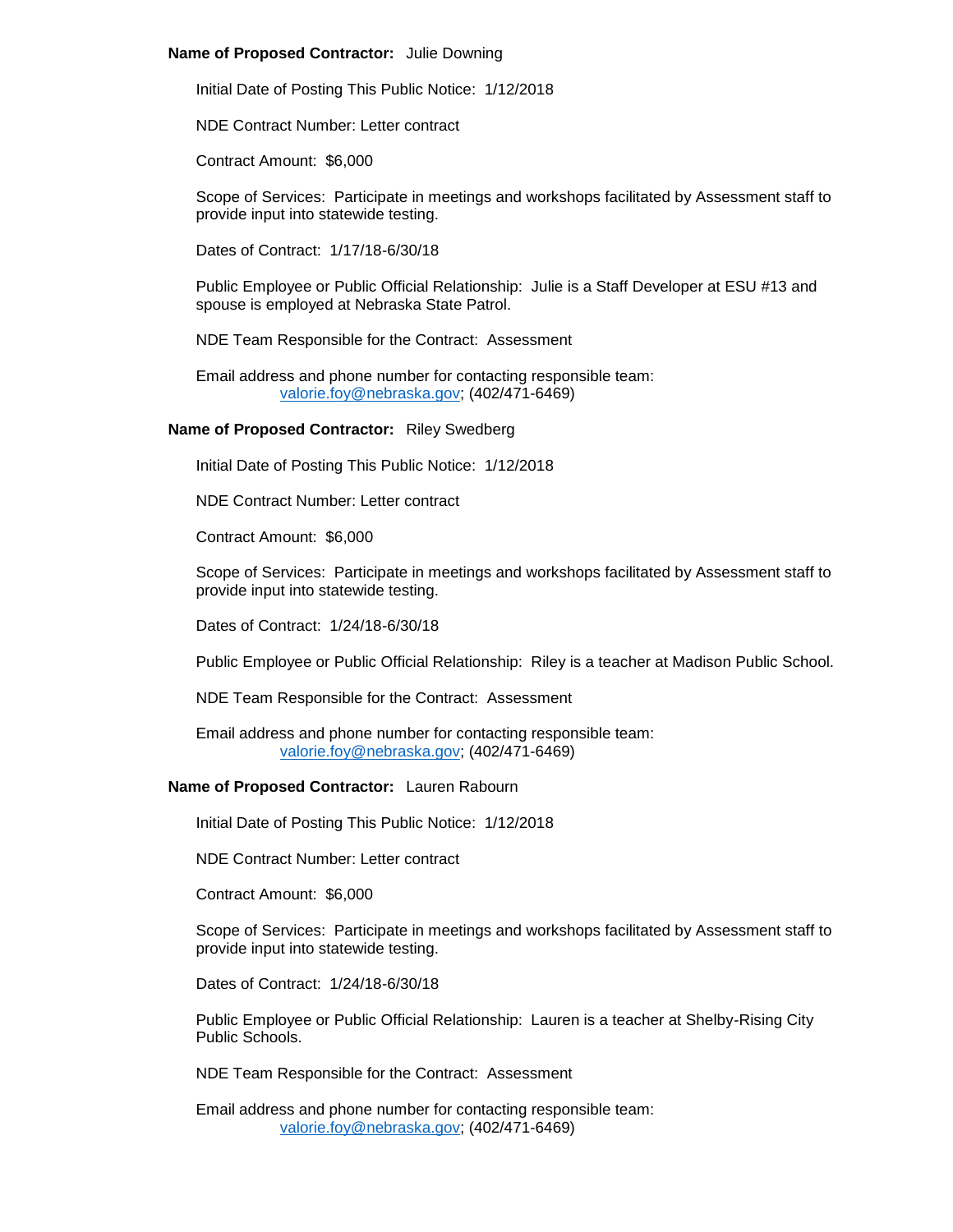#### **Name of Proposed Contractor:** Doris N. vonKampen

Initial Date of Posting This Public Notice: 1/12/2018

NDE Contract Number: Letter contract

Contract Amount: \$6,000

Scope of Services: Participate in meetings and workshops facilitated by Assessment staff to provide input into statewide testing.

Dates of Contract: 1/24/18-6/30/18

Public Employee or Public Official Relationship: Doris is a teacher at Seward Public School District.

NDE Team Responsible for the Contract: Assessment

Email address and phone number for contacting responsible team: [valorie.foy@nebraska.gov;](mailto:valorie.foy@nebraska.gov) (402/471-6469)

**Name of Proposed Contractor:** Kimberly Samuelson

Initial Date of Posting This Public Notice: 1/12/2018

NDE Contract Number: Letter contract

Contract Amount: \$6,000

Scope of Services: Participate in meetings and workshops facilitated by Assessment staff to provide input into statewide testing.

Dates of Contract: 1/28/18-6/30/18

Public Employee or Public Official Relationship: Kimberly is an English Coordinator at Lincoln Public Schools.

NDE Team Responsible for the Contract: Assessment

Email address and phone number for contacting responsible team: [valorie.foy@nebraska.gov;](mailto:valorie.foy@nebraska.gov) (402/471-6469)

# **Name of Proposed Contractor:** Wendy Shotkoski

Initial Date of Posting This Public Notice: 1/12/2018

NDE Contract Number: Letter contract

Contract Amount: \$6,000

Scope of Services: Participate in meetings and workshops facilitated by Assessment staff to provide input into statewide testing.

Dates of Contract: 1/28/18-6/30/18

Public Employee or Public Official Relationship: Wendy is a math teacher at Columbus Public School.

NDE Team Responsible for the Contract: Assessment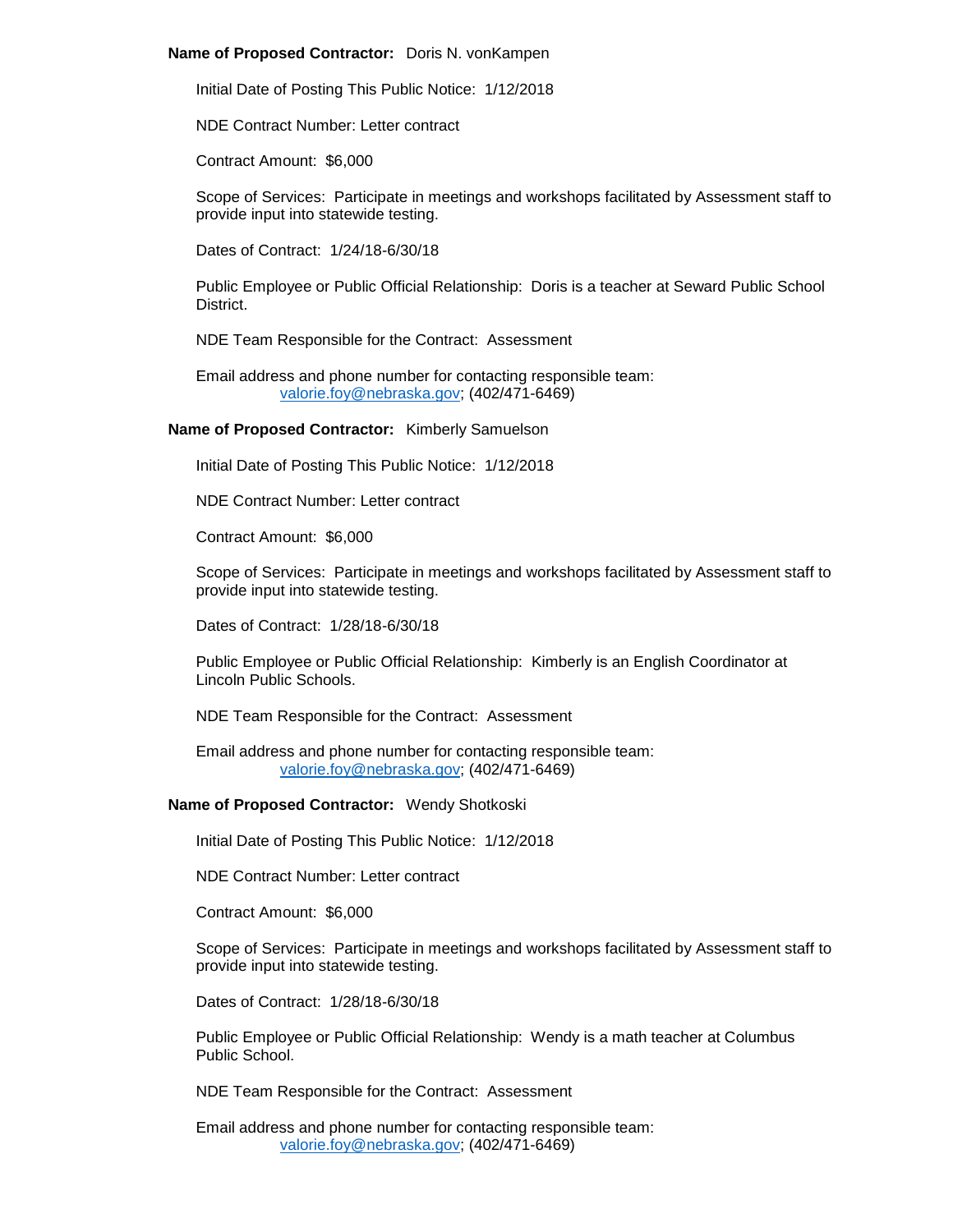# **Name of Proposed Contractor:** Jeff Donahue

Initial Date of Posting This Public Notice: 1/12/2018

NDE Contract Number: Letter contract

Contract Amount: \$6,000

Scope of Services: Participate in meetings and workshops facilitated by Assessment staff to provide input into statewide testing.

Dates of Contract: 1/28/18-6/30/18

Public Employee or Public Official Relationship: Jeff is a teacher at Malcolm Public Schools.

NDE Team Responsible for the Contract: Assessment

Email address and phone number for contacting responsible team: [valorie.foy@nebraska.gov;](mailto:valorie.foy@nebraska.gov) (402/471-6469)

# **Name of Proposed Contractor:** Gary Richards

Initial Date of Posting This Public Notice: 1/16/2018

NDE Contract Number: Letter contract

Contract Amount: \$6,000

Scope of Services: Participate in meetings and workshops facilitated by Assessment staff to provide input into statewide testing.

Dates of Contract: 1/24/18-6/30/18

Public Employee or Public Official Relationship: Gary is a teacher at Hampton Public Schools.

NDE Team Responsible for the Contract: Assessment

Email address and phone number for contacting responsible team: [valorie.foy@nebraska.gov;](mailto:valorie.foy@nebraska.gov) (402/471-6469)

# **Name of Proposed Contractor:** Matt Anderson

Initial Date of Posting This Public Notice: 1/18/2018

NDE Contract Number: Letter contract

Contract Amount: \$6,000

Scope of Services: Participate in meetings and workshops facilitated by Assessment staff to provide input into statewide testing.

Dates of Contract: 1/24/18-6/30/18

Public Employee or Public Official Relationship: Matt is a science teacher at Crete Public Schools.

NDE Team Responsible for the Contract: Assessment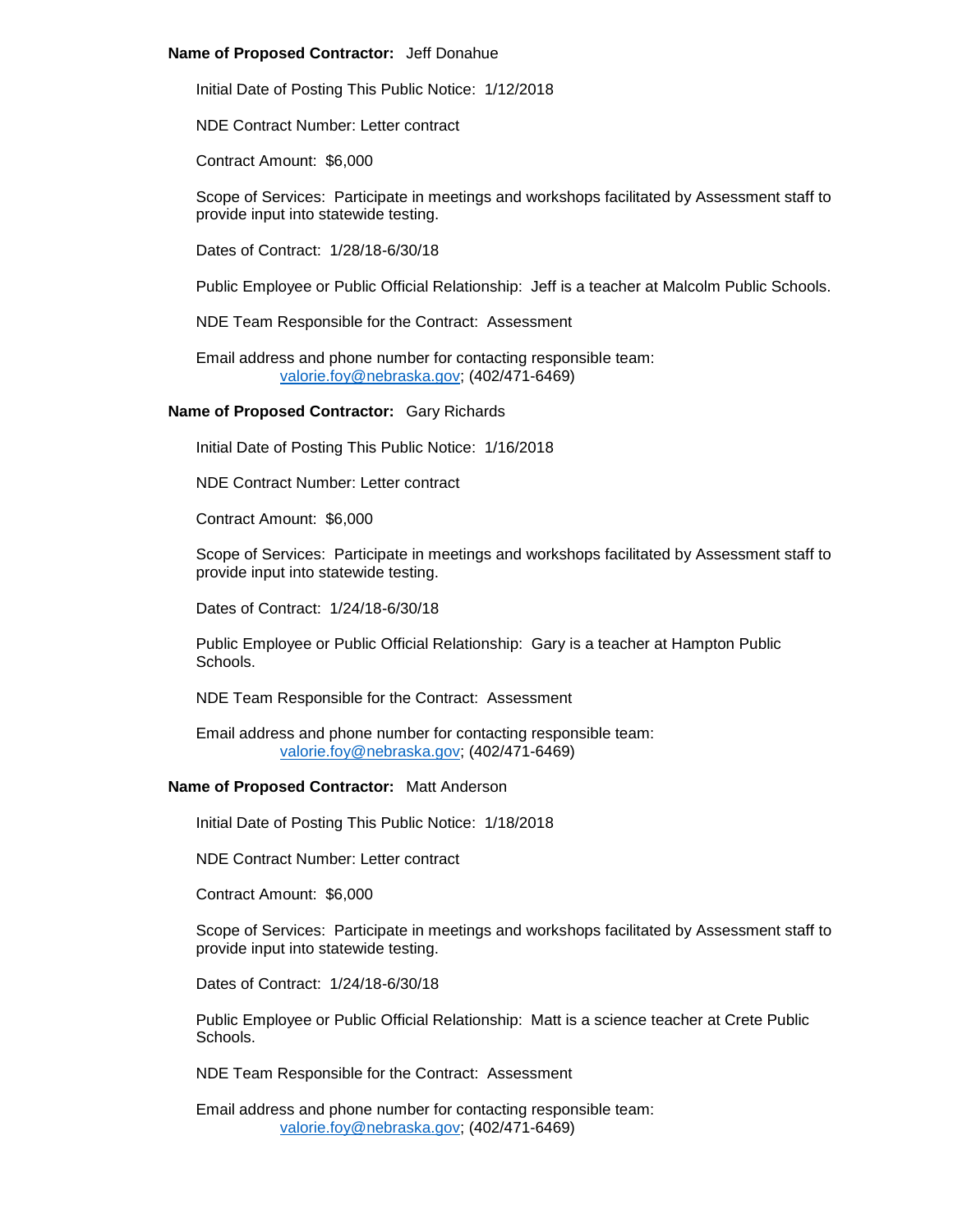# **Name of Proposed Contractor:** Cindy Larson-Miller

Initial Date of Posting This Public Notice: 1/18/2018

NDE Contract Number: Letter contract

Contract Amount: \$6,000

Scope of Services: Participate in meetings and workshops facilitated by Assessment staff to provide input into statewide testing.

Dates of Contract: 1/24/18-6/30/18

Public Employee or Public Official Relationship: Cindy is a science educator at Norris High School.

NDE Team Responsible for the Contract: Assessment

Email address and phone number for contacting responsible team: [valorie.foy@nebraska.gov;](mailto:valorie.foy@nebraska.gov) (402/471-6469)

# **Name of Proposed Contractor:** Jeff Donahue

Initial Date of Posting This Public Notice: 1/18/2018

NDE Contract Number: Letter contract

Contract Amount: \$6,000

Scope of Services: Participate in meetings and workshops facilitated by Assessment staff to provide input into statewide testing.

Dates of Contract: 1/28/18-6/30/18

Public Employee or Public Official Relationship: Jeff is a teacher at Malcolm Public Schools.

NDE Team Responsible for the Contract: Assessment

Email address and phone number for contacting responsible team: [valorie.foy@nebraska.gov;](mailto:valorie.foy@nebraska.gov) (402/471-6469)

# **Name of Proposed Contractor:** Bart Miller

Initial Date of Posting This Public Notice: 1/18/2018

NDE Contract Number: Letter contract

Contract Amount: \$6,000

Scope of Services: Participate in meetings and workshops facilitated by Assessment staff to provide input into statewide testing.

Dates of Contract: 1/28/18-6/30/18

Public Employee or Public Official Relationship: Bart is an employee of South Sioux City Community School District.

NDE Team Responsible for the Contract: Assessment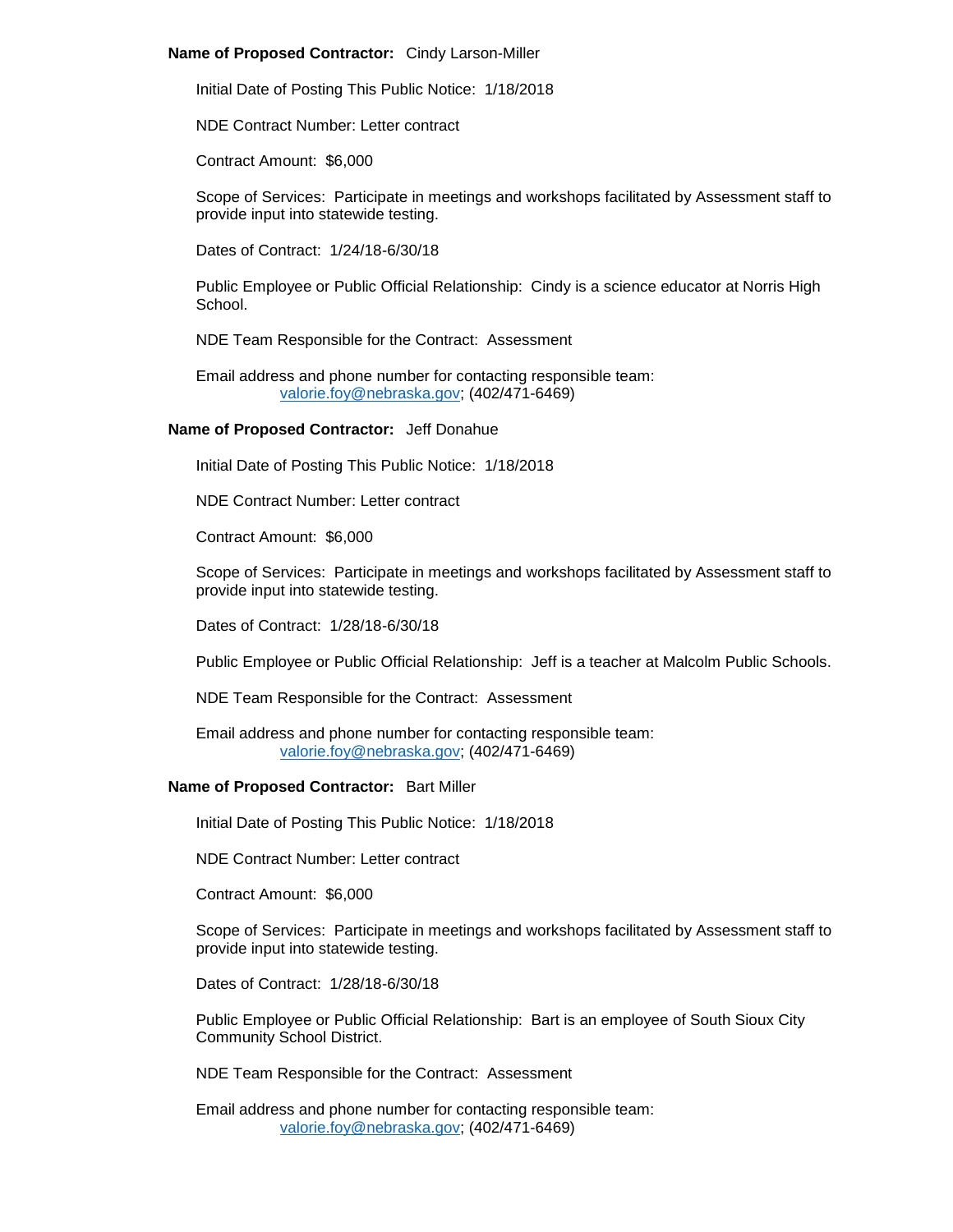#### **Name of Proposed Contractor:** Kathleen Ann Brodine

Initial Date of Posting This Public Notice: 1/18/2018

NDE Contract Number: Letter contract

Contract Amount: \$6,000

Scope of Services: Participate in meetings and workshops facilitated by Assessment staff to provide input into statewide testing.

Dates of Contract: 1/28/18-6/30/18

Public Employee or Public Official Relationship: Kathleen is an English teacher at Kearney High School.

NDE Team Responsible for the Contract: Assessment

Email address and phone number for contacting responsible team: [valorie.foy@nebraska.gov;](mailto:valorie.foy@nebraska.gov) (402/471-6469)

#### **Name of Proposed Contractor:** Daniel Boster

Initial Date of Posting This Public Notice: 1/18/2018

NDE Contract Number: Letter contract

Contract Amount: \$6,000

Scope of Services: Participate in meetings and workshops facilitated by Assessment staff to provide input into statewide testing.

Dates of Contract: 1/28/18-6/30/18

Public Employee or Public Official Relationship: Daniel is an employee at Ralston Public **Schools** 

NDE Team Responsible for the Contract: Assessment

Email address and phone number for contacting responsible team: [valorie.foy@nebraska.gov;](mailto:valorie.foy@nebraska.gov) (402/471-6469)

#### **Name of Proposed Contractor:** Brenda Zabel

Initial Date of Posting This Public Notice: 1/18/2018

NDE Contract Number: Letter contract

Contract Amount: \$6,000

Scope of Services: Participate in meetings and workshops facilitated by Assessment staff to provide input into statewide testing.

Dates of Contract: 1/24/18-6/30/18

Public Employee or Public Official Relationship: Brenda is a teacher at Westside Community Schools.

NDE Team Responsible for the Contract: Assessment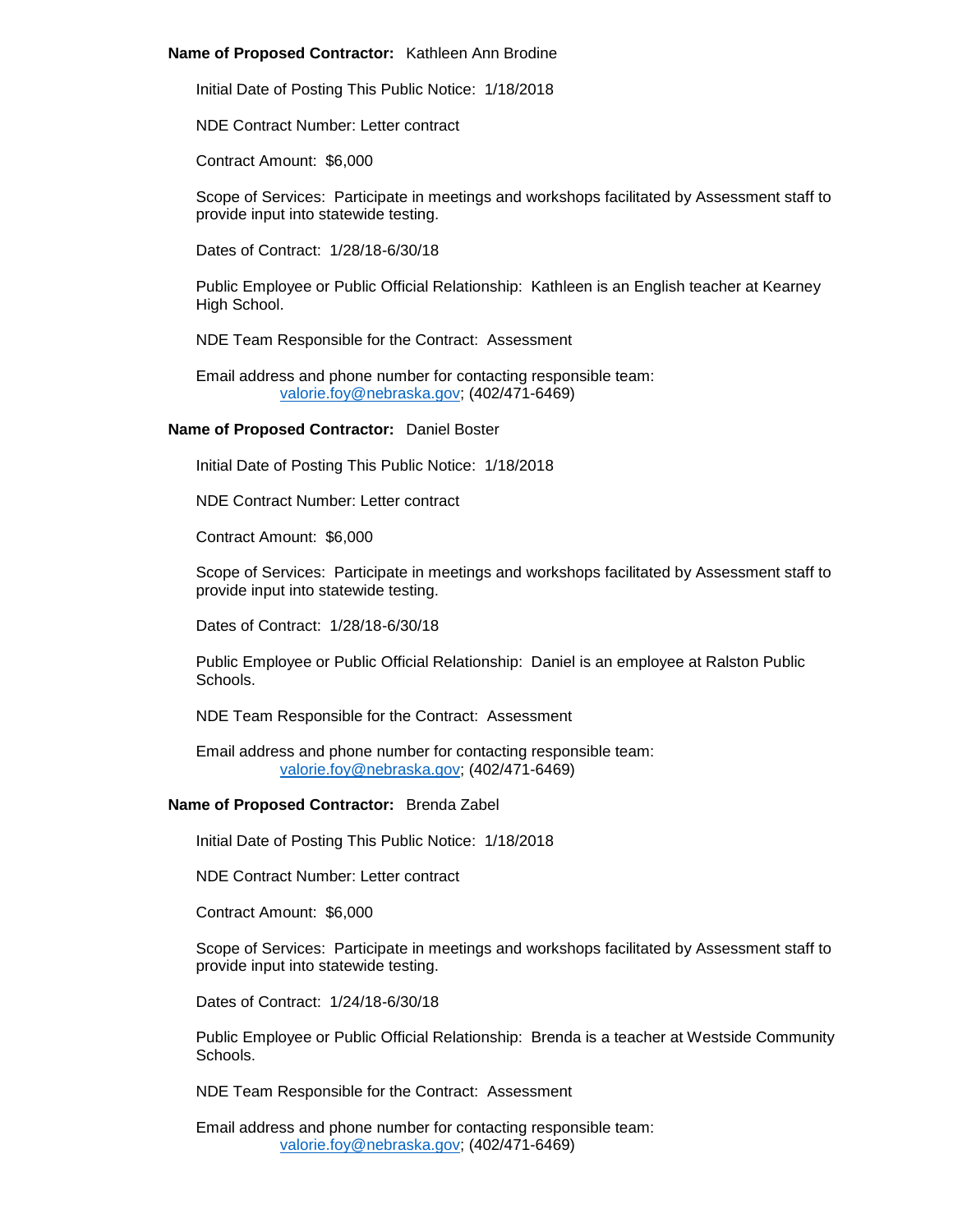# **Name of Proposed Contractor:** Kyle Elsasser

Initial Date of Posting This Public Notice: 1/18/2018

NDE Contract Number: Letter contract

Contract Amount: \$6,000

Scope of Services: Participate in meetings and workshops facilitated by Assessment staff to provide input into statewide testing.

Dates of Contract: 1/24/18-6/30/18

Public Employee or Public Official Relationship: Kyle is an employee of Bancroft-Rosalie School.

NDE Team Responsible for the Contract: Assessment

Email address and phone number for contacting responsible team: [valorie.foy@nebraska.gov;](mailto:valorie.foy@nebraska.gov) (402/471-6469)

#### **Name of Proposed Contractor:** Bethany Cordry-Hookstra

Initial Date of Posting This Public Notice: 1/23/2018

NDE Contract Number: Letter contract

Contract Amount: \$6,000

Scope of Services: Participate in meetings and workshops facilitated by Assessment staff to provide input into statewide testing.

Dates of Contract: 1/28/18-6/30/18

Public Employee or Public Official Relationship: Bethany is a Director of Special Education for Beatrice Public Schools.

NDE Team Responsible for the Contract: Assessment

Email address and phone number for contacting responsible team: [valorie.foy@nebraska.gov;](mailto:valorie.foy@nebraska.gov) (402/471-6469)

# **Name of Proposed Contractor:** Amy Kroll

Initial Date of Posting This Public Notice: 1/23/2018

NDE Contract Number: Letter contract

Contract Amount: \$6,000

Scope of Services: Participate in meetings and workshops facilitated by Assessment staff to provide input into statewide testing.

Dates of Contract: 1/28/18-6/30/18

Public Employee or Public Official Relationship: Amy is a Director of Special Education at Auburn Public Schools.

NDE Team Responsible for the Contract: Assessment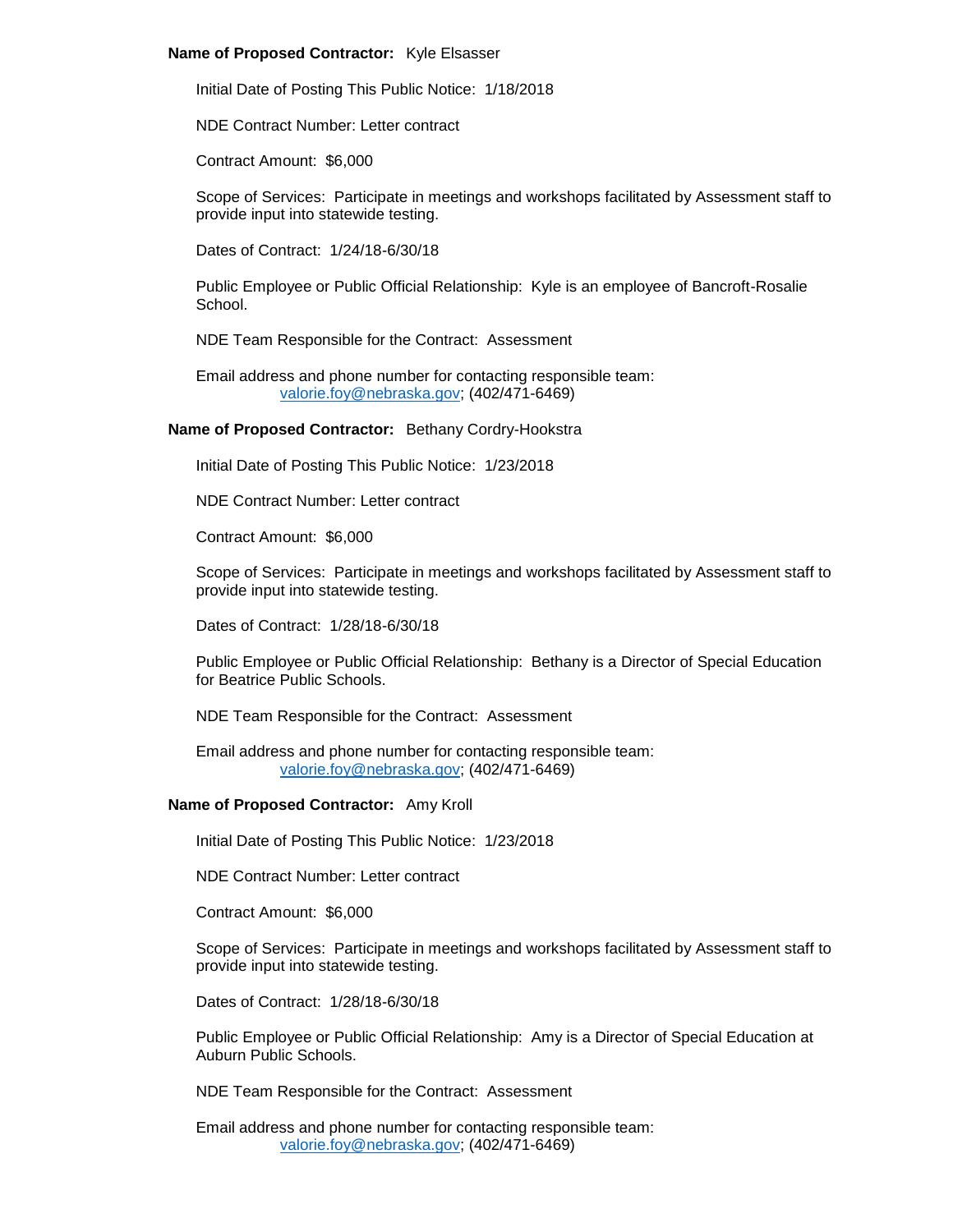# **Name of Proposed Contractor:** Karl Lautenschlager

Initial Date of Posting This Public Notice: 1/23/2018

NDE Contract Number: Letter contract

Contract Amount: \$6,000

Scope of Services: Participate in meetings and workshops facilitated by Assessment staff to provide input into statewide testing.

Dates of Contract: 1/28/18-6/30/18

Public Employee or Public Official Relationship: Karl is a teacher at Lincoln East High School.

NDE Team Responsible for the Contract: Assessment

Email address and phone number for contacting responsible team: [valorie.foy@nebraska.gov;](mailto:valorie.foy@nebraska.gov) (402/471-6469)

# **Name of Proposed Contractor:** Lauren Wilcox

Initial Date of Posting This Public Notice: 1/23/2018

NDE Contract Number: Letter contract

Contract Amount: \$6,000

Scope of Services: Participate in meetings and workshops facilitated by Assessment staff to provide input into statewide testing.

Dates of Contract: 1/28/18-6/30/18

Public Employee or Public Official Relationship: Lauren is a Special Education teacher at Grand Island Public Schools.

NDE Team Responsible for the Contract: Assessment

Email address and phone number for contacting responsible team: [valorie.foy@nebraska.gov;](mailto:valorie.foy@nebraska.gov) (402/471-6469)

# **Name of Proposed Contractor:** Kris Elmshaeuser

Initial Date of Posting This Public Notice: 1/23/2018

NDE Contract Number: Letter contract

Contract Amount: \$6,000

Scope of Services: Participate in meetings and workshops facilitated by Assessment staff to provide input into statewide testing.

Dates of Contract: 1/28/18-6/30/18

Public Employee or Public Official Relationship: Kris is an employee of ESU #16.

NDE Team Responsible for the Contract: Assessment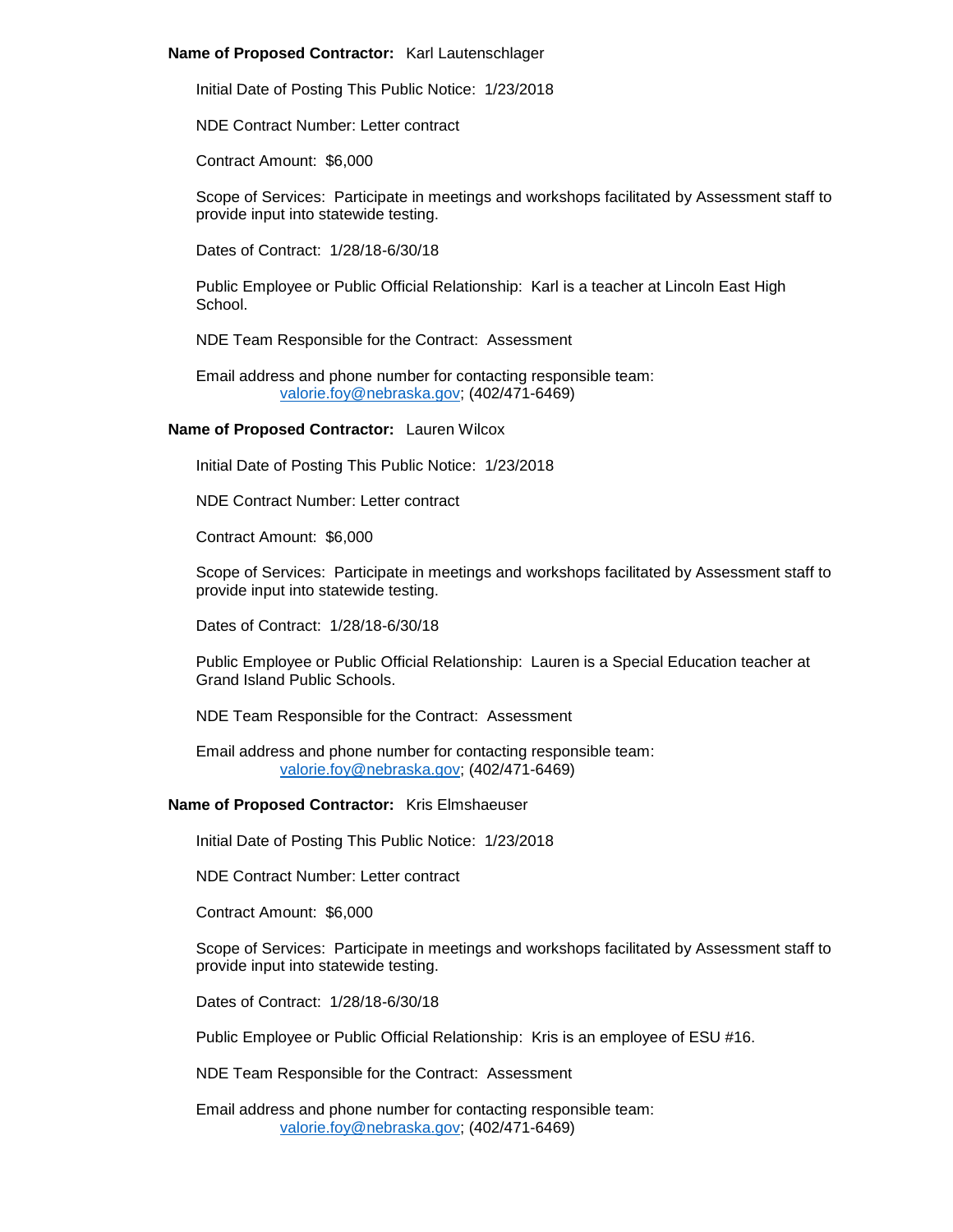#### **Name of Proposed Contractor:** Nicolette Altig

Initial Date of Posting This Public Notice: 1/23/2018

NDE Contract Number: Letter contract

Contract Amount: \$6,000

Scope of Services: Participate in meetings and workshops facilitated by Assessment staff to provide input into statewide testing.

Dates of Contract: 1/28/18-6/30/18

Public Employee or Public Official Relationship: Nicolette is a Special Education Director at Broken Bow Public Schools.

NDE Team Responsible for the Contract: Assessment

Email address and phone number for contacting responsible team: [valorie.foy@nebraska.gov;](mailto:valorie.foy@nebraska.gov) (402/471-6469)

#### **Name of Proposed Contractor:** Jed Givens

Initial Date of Posting This Public Notice: 1/23/2018

NDE Contract Number: Letter contract

Contract Amount: \$6,000

Scope of Services: Participate in meetings and workshops facilitated by Assessment staff to provide input into statewide testing.

Dates of Contract: 1/28/18-6/30/18

Public Employee or Public Official Relationship: Jed is an employee of Elkhorn Public **Schools** 

NDE Team Responsible for the Contract: Assessment

Email address and phone number for contacting responsible team: [valorie.foy@nebraska.gov;](mailto:valorie.foy@nebraska.gov) (402/471-6469)

**Name of Proposed Contractor:** Katherine Ann DeTour

Initial Date of Posting This Public Notice: 1/23/2018

NDE Contract Number: Letter contract

Contract Amount: \$6,000

Scope of Services: Participate in meetings and workshops facilitated by Assessment staff to provide input into statewide testing.

Dates of Contract: 1/28/18-6/30/18

Public Employee or Public Official Relationship: Katherine is a School Psychologist at Hastings Public Schools.

NDE Team Responsible for the Contract: Assessment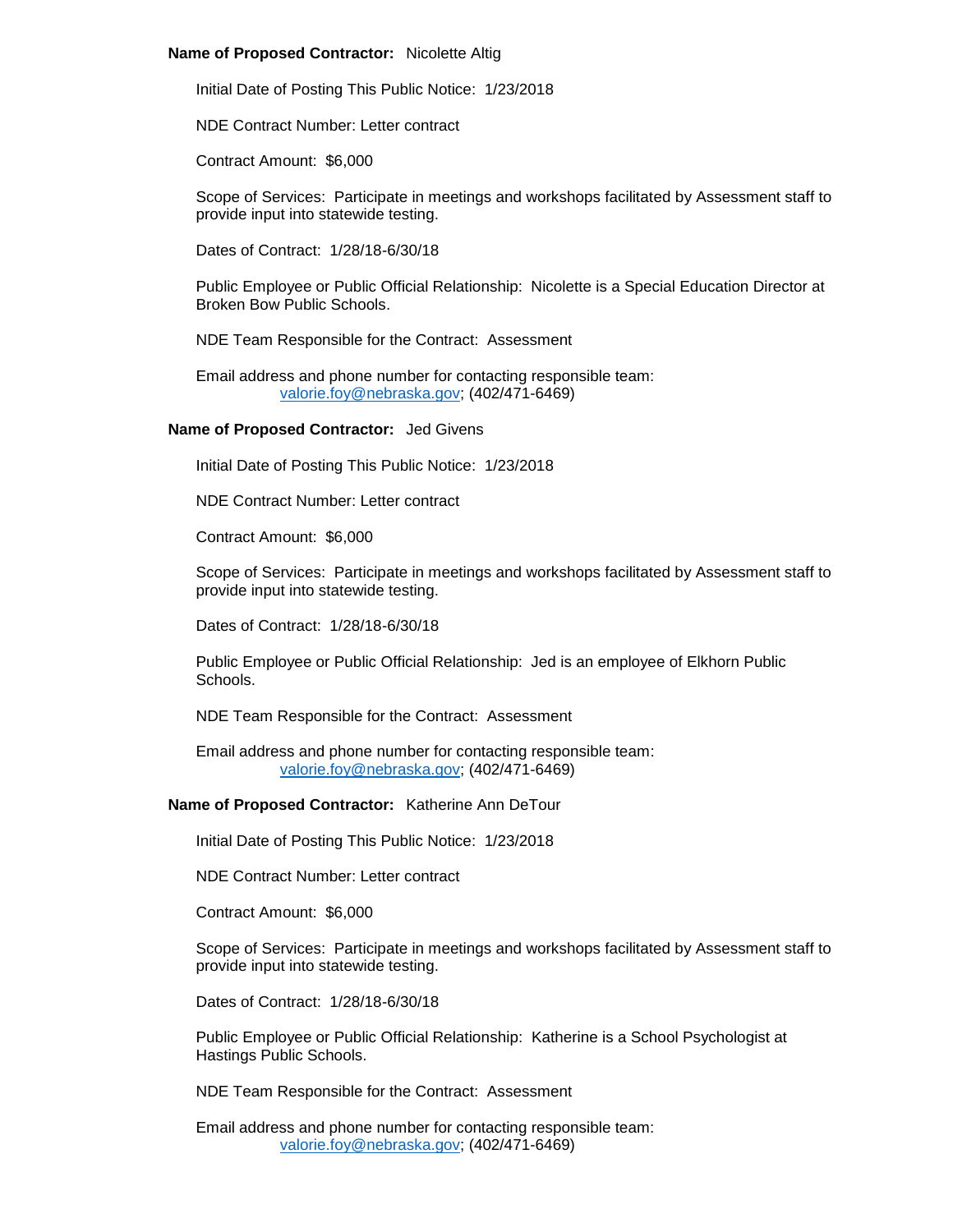#### **Name of Proposed Contractor:** Nebraska DECA

Initial Date of Posting This Public Notice: 1/23/2018

NDE Contract Number: 38333

Contract Amount: \$5,500

Scope of Services: Procure the services of conference assistants to assist in the planning and conducting of the state leadership conference.

Dates of Contract: 2/1/18-6/30/18

Public Employee or Public Official Relationship: Board members are employed by school districts as listed below.

Ally Gilin, Teacher, Papillion-LaVista South High School Vicki Wiles, Teacher, Omaha Central High School Janet Butler, Teacher, Millard West High School Derek Deaver, Teacher, Scottsbluff, High School Mary Janssen, Teacher, Papillion-LaVista High School

NDE Team Responsible for the Contract: Teaching & Learning

Email address and phone number for contacting responsible team: [cory.epler@nebraska.gov](mailto:cory.epler@nebraska.gov) (402/471-3240)

# **Name of Proposed Contractor:** Jill Weatherly

Initial Date of Posting This Public Notice: 1/23/2018

NDE Contract Number: Letter contract

Contract Amount: \$6,000

Scope of Services: Participate in meetings and workshops facilitated by Assessment staff to provide input into statewide testing.

Dates of Contract: 1/28/18-6/30/18

Public Employee or Public Official Relationship: Jill is a Resource Teacher at LPS.

NDE Team Responsible for the Contract: Assessment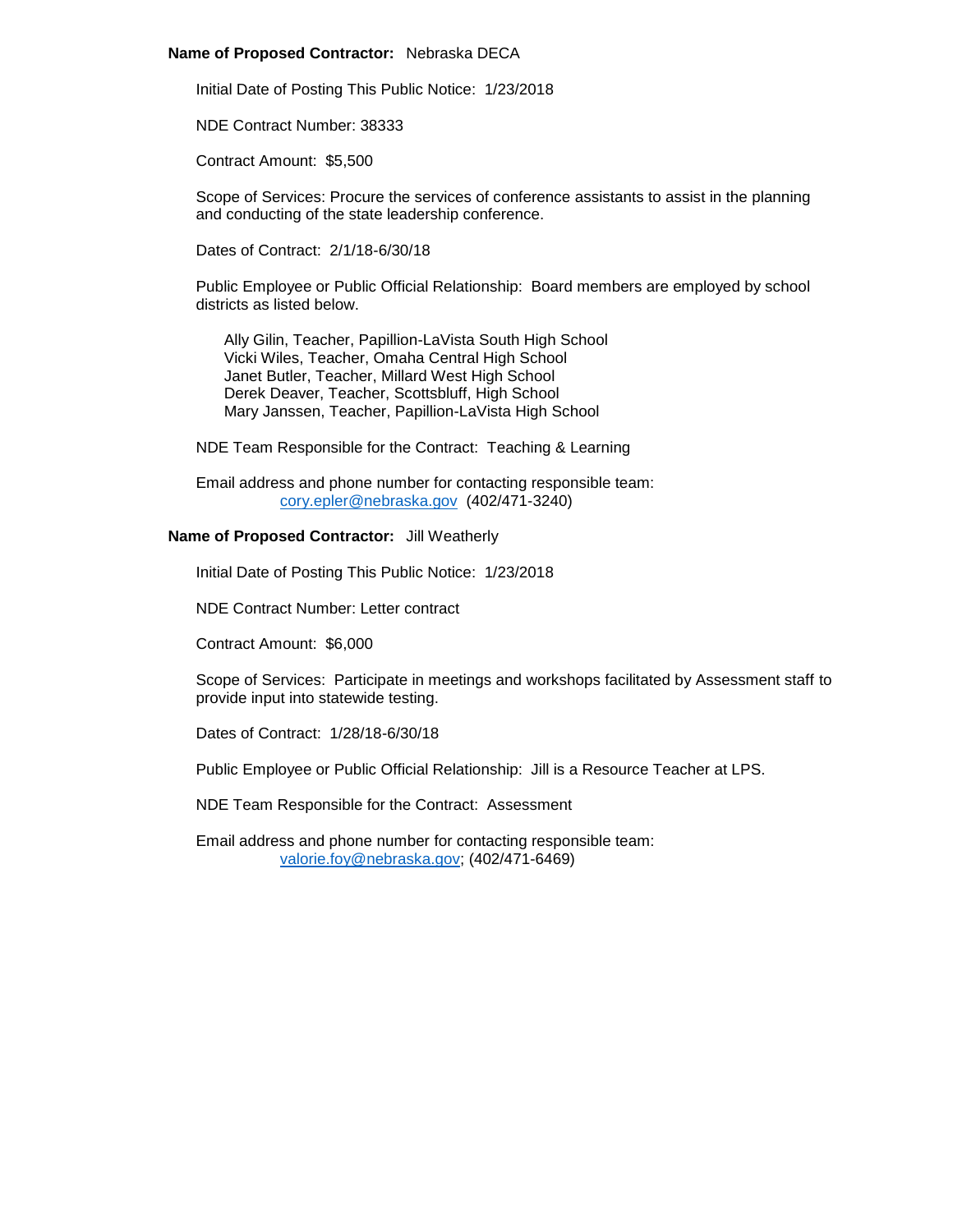# **Name of Proposed Contractor:** Nicole Pechous

Initial Date of Posting This Public Notice: 1/23/2018

NDE Contract Number: Letter contract

Contract Amount: \$6,000

Scope of Services: Participate in meetings and workshops facilitated by Assessment staff to provide input into statewide testing.

Dates of Contract: 1/28/18-6/30/18

Public Employee or Public Official Relationship: Nicole is a Secondary Special Services Supervisor at Papillion-LaVista Community Schools and spouse is an Executive Director of Personnel at Elkhorn Public Schools.

NDE Team Responsible for the Contract: Assessment

Email address and phone number for contacting responsible team: [valorie.foy@nebraska.gov;](mailto:valorie.foy@nebraska.gov) (402/471-6469)

# **Name of Proposed Contractor:** Sarah Eymann

Initial Date of Posting This Public Notice: 1/23/2018

NDE Contract Number: Letter contract

Contract Amount: \$6,000

Scope of Services: Participate in meetings and workshops facilitated by Assessment staff to provide input into statewide testing.

Dates of Contract: 1/28/18-6/30/18

Public Employee or Public Official Relationship: Sarah is a Special Education Teacher at Norfolk Public Schools.

NDE Team Responsible for the Contract: Assessment

Email address and phone number for contacting responsible team: [valorie.foy@nebraska.gov;](mailto:valorie.foy@nebraska.gov) (402/471-6469)

# **Name of Proposed Contractor:** Mimi VanderVeen

Initial Date of Posting This Public Notice: 1/23/2018

NDE Contract Number: Letter contract

Contract Amount: \$6,000

Scope of Services: Participate in meetings and workshops facilitated by Assessment staff to provide input into statewide testing.

Dates of Contract: 1/28/18-6/30/18

Public Employee or Public Official Relationship: Mimi is a secondary educator at Weeping Water Public Schools.

NDE Team Responsible for the Contract: Assessment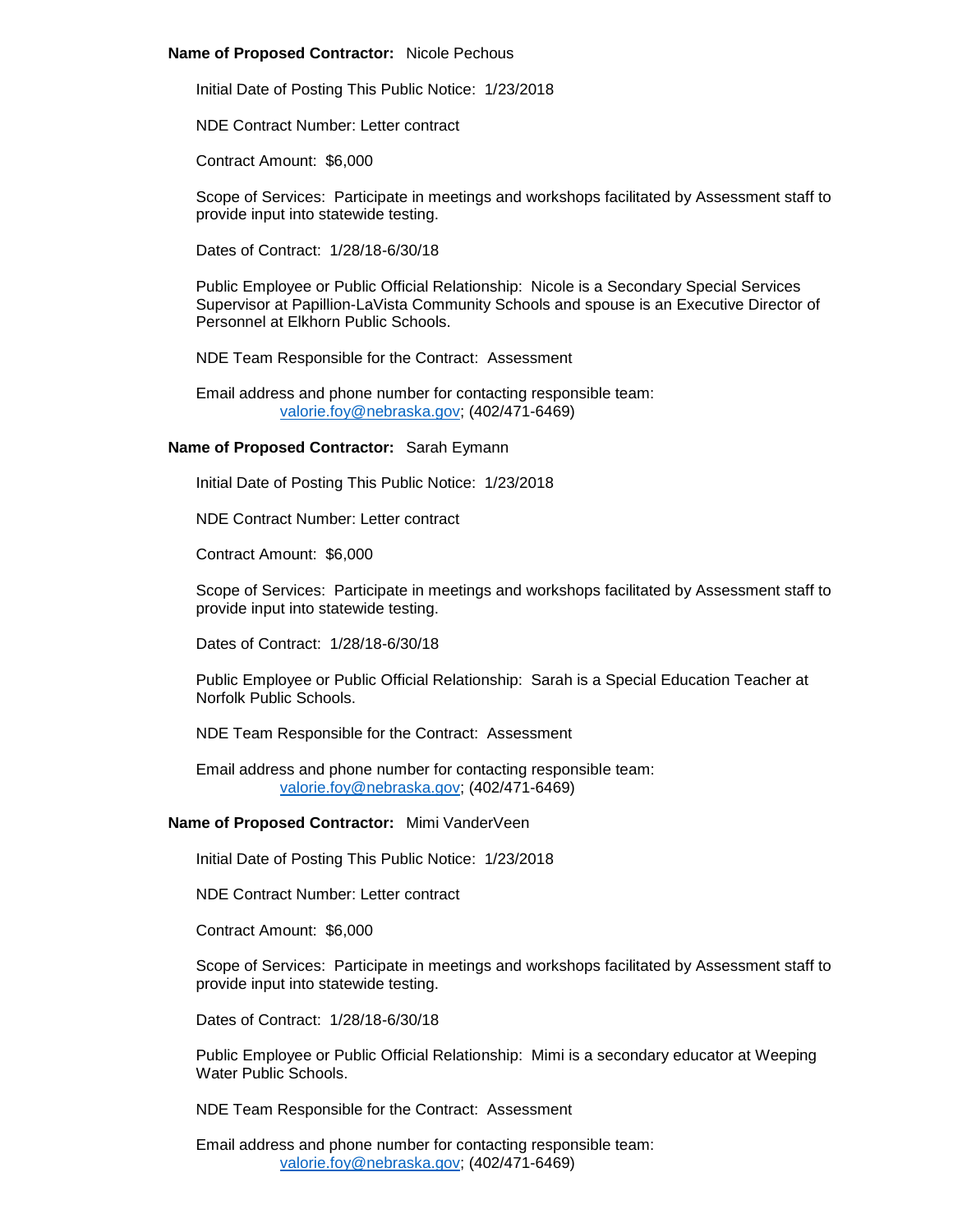# **Name of Proposed Contractor:** Sara Martin

Initial Date of Posting This Public Notice: 1/23/2018

NDE Contract Number: Letter contract

Contract Amount: \$6,000

Scope of Services: Participate in meetings and workshops facilitated by Assessment staff to provide input into statewide testing.

Dates of Contract: 1/28/18-6/30/18

Public Employee or Public Official Relationship: Sarah is an English Teacher at Millard South High School.

NDE Team Responsible for the Contract: Assessment

Email address and phone number for contacting responsible team: [valorie.foy@nebraska.gov;](mailto:valorie.foy@nebraska.gov) (402/471-6469)

# **Name of Proposed Contractor:** Ryan O'Grady

Initial Date of Posting This Public Notice: 1/23/2018

NDE Contract Number: Letter contract

Contract Amount: \$6,000

Scope of Services: Participate in meetings and workshops facilitated by Assessment staff to provide input into statewide testing.

Dates of Contract: 1/28/18-6/30/18

Public Employee or Public Official Relationship: Ryan is a Director of Special Services at Northwest Public Schools.

NDE Team Responsible for the Contract: Assessment

Email address and phone number for contacting responsible team: [valorie.foy@nebraska.gov;](mailto:valorie.foy@nebraska.gov) (402/471-6469)

#### **Name of Proposed Contractor:** Kristi Arlt

Initial Date of Posting This Public Notice: 1/23/2018

NDE Contract Number: Letter contract

Contract Amount: \$6,000

Scope of Services: Participate in meetings and workshops facilitated by Assessment staff to provide input into statewide testing.

Dates of Contract: 1/28/18-6/30/18

Public Employee or Public Official Relationship: Kristi is a Student Services Supervisor at ESU #2.

NDE Team Responsible for the Contract: Assessment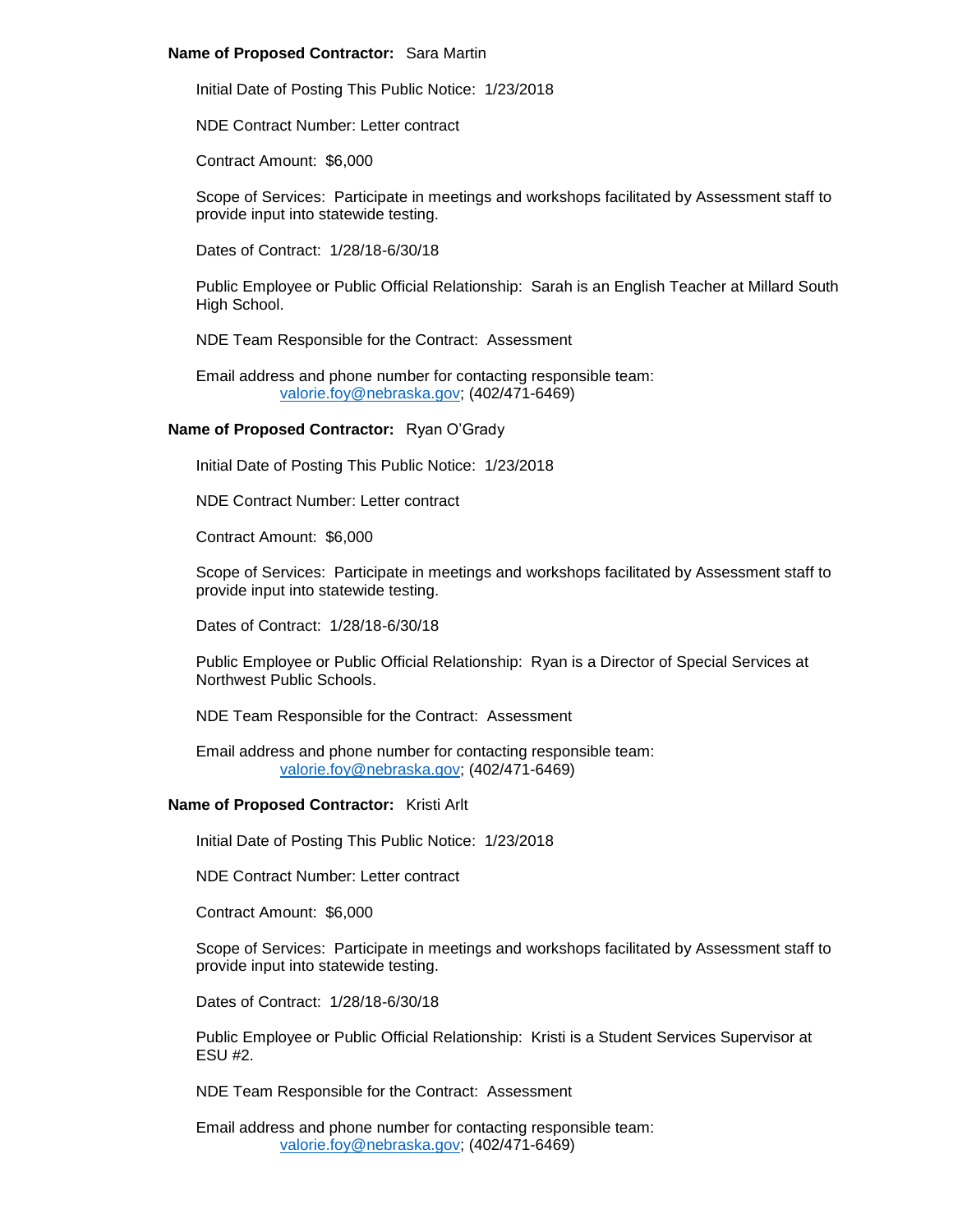# **Name of Proposed Contractor:** Stephanie Colpitts

Initial Date of Posting This Public Notice: 1/24/2018

NDE Contract Number: Letter contract

Contract Amount: \$6,000

Scope of Services: Participate in meetings and workshops facilitated by Assessment staff to provide input into statewide testing.

Dates of Contract: 1/30/18-6/30/18

Public Employee or Public Official Relationship: Stephanie is a Special Education Instructional Coach at Bellevue Public Schools.

NDE Team Responsible for the Contract: Assessment

Email address and phone number for contacting responsible team: [valorie.foy@nebraska.gov;](mailto:valorie.foy@nebraska.gov) (402/471-6469)

# **Name of Proposed Contractor:** Nebraska Future Educators Association

Initial Date of Posting This Public Notice: 1/25/2018

NDE Contract Number: 38335

Contract Amount: \$2,000

Scope of Services: Procure the services of conference assistants to assist in the planning and conducting of the state leadership conference.

Dates of Contract: 2/1/18-6/30/18

Public Employee or Public Official Relationship: Board members are employed by school districts as listed below.

Jack Bangert, Omaha South High School Sheryl Feinstein, UNK Karlie Hermsen, Papillion-LaVista South High School Nadine Reyes, Omaha Burke High School Enid Schonewise, Westside Community Schools Ellie Kunkel, Peru State College

NDE Team Responsible for the Contract: Teaching & Learning

Email address and phone number for contacting responsible team: [cory.epler@nebraska.gov](mailto:cory.epler@nebraska.gov) (402/471-3240)